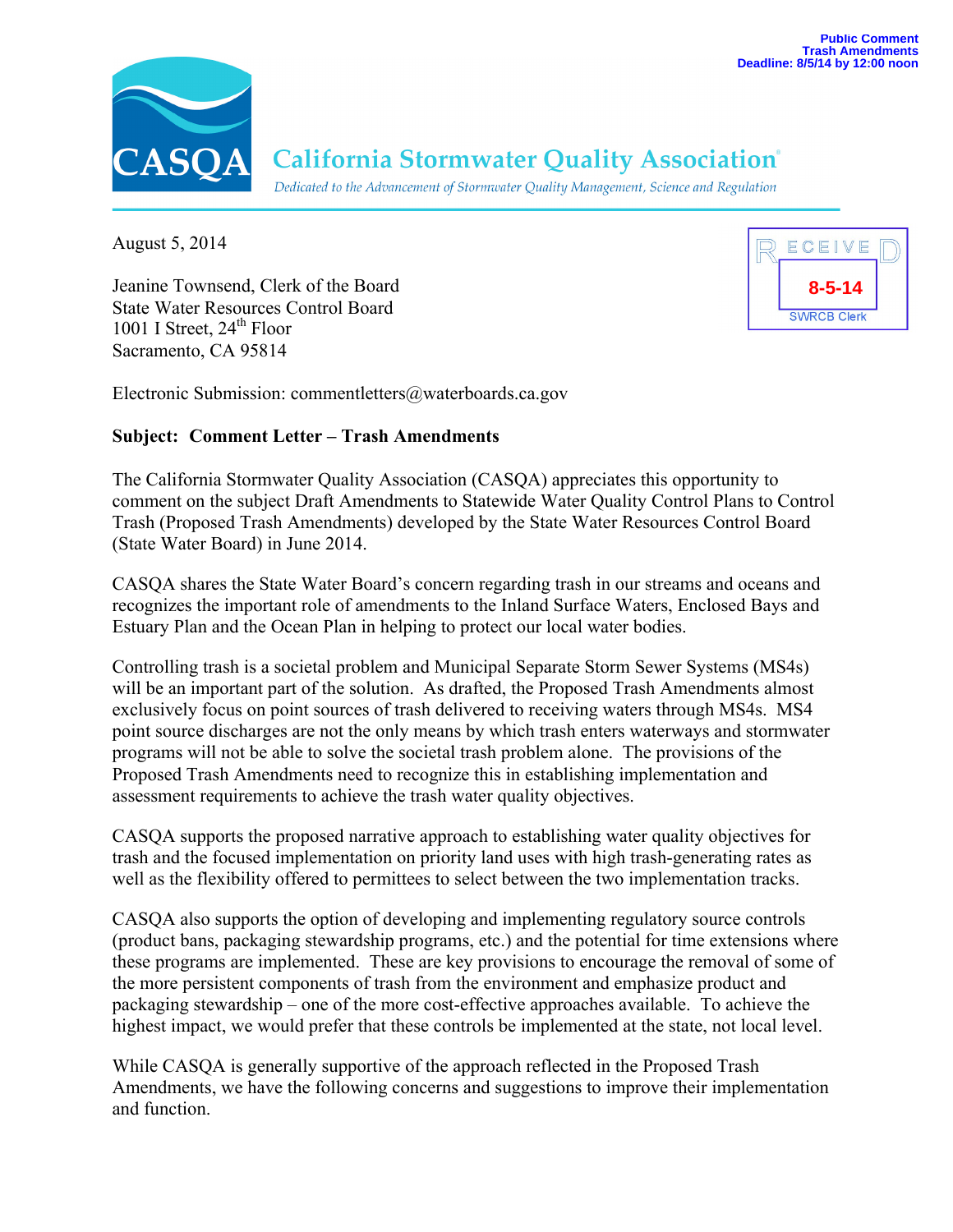#### **1. Focus of trash-control in high trash-generating land uses and implementation flexibility**

CASQA supports the focus on high trash-generating land uses. Focus on these areas within a community will allow stormwater programs to invest resources where they will provide the best return (i.e., more trash removal) on the investment in the controls. High generating land uses may vary by community across the state. There may be instances, especially in Phase II communities but also rural areas within a Phase I footprint, where some portion of the priority land use area may not in fact be a high trash-generating area. Rather than installing devices or institutional controls in areas where the return on the investment will be low, we recommend that the Trash Amendments allow for flexibility by establishing a process through which permittees could petition their Regional Water Board to review the areas in question and give the public agency the authority to exempt such areas if they are found not to be high trash-generating. The exemption could include a 'sunset date' or a requirement to revisit priority areas at some frequency in the event the trash situation in those areas worsens. The exemption process could include visual assessments of the priority areas as a first step in determining where and what controls to put in place.

The draft Trash Amendments say that "*an MS4 may request that its permitting authority approve an equivalent alternative land use (…) if that MS4 has land use(s) within its jurisdiction that generate trash at rates that are equivalent to or greater than one or more of the priority land uses listed*". This gives permittees the option of adding land uses, but does not allow the exclusion of low generating sub-regions of an otherwise high trash land use. We suggest the addition of language to indicate "*an MS4 may request its permitting authority to approve an exemption from treatment controls if that MS4 has areas within its jurisdiction that generate trash at rates that are significantly lower than estimated for the priority land use listed*."

## **2. Recognition of current watershed management and pollutant prioritization programs**

Many MS4 permittees around the state have been working extensively with the Regional Water Boards to develop and implement watershed management programs, often based on watershedspecific prioritization of pollutant and water quality conditions. These comprehensive watershed planning processes consider trash, as well as many other pollutants of concern (POCs). As drafted, the Proposed Trash Amendments would supersede and undermine existing watershed planning efforts, effectively determining that trash is the highest priority and taking resources away from the established watershed based priorities.

The Proposed Trash Amendments need to recognize the value of current management programs and not divert resources away from ongoing successful efforts to control trash in our waterways. CASQA urges the State Water Board to allow MS4 programs with existing watershed-based management plans or POCs-focused water quality implementation plans to address trash in the prioritization context of those existing plans.

## **3. Approach to Performance Demonstration and Receiving Water Monitoring**

Demonstration of performance under Track 2 should not be limited to monitoring BMP performance (e.g., counting, weighing, measuring volume) as demonstrating effectiveness of trash BMPs. Monitoring requiring quantification of trash is extremely difficult and expensive.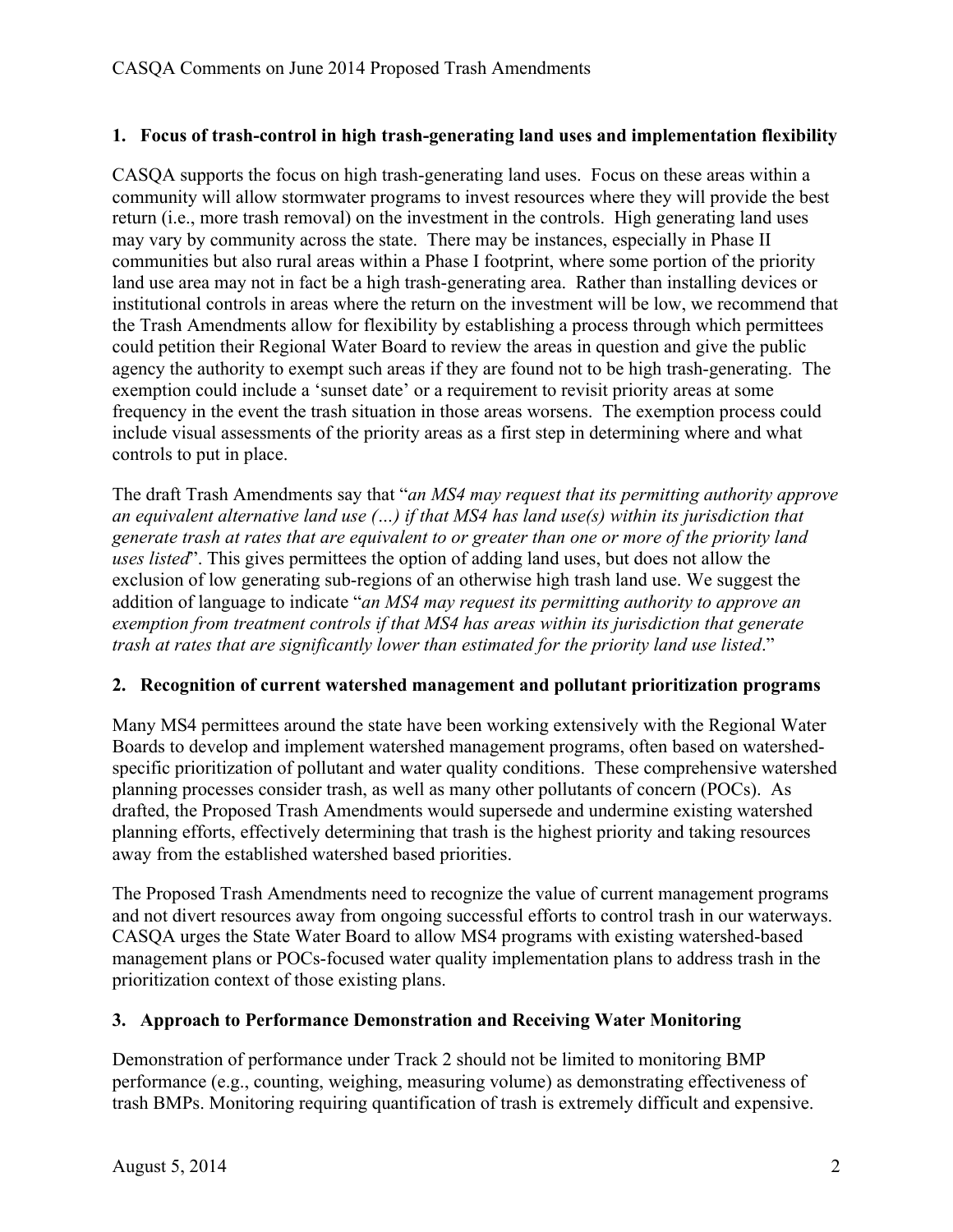Permittees should be allowed to propose the method of demonstrating performance in their plan. For instance, rigorous visual assessments have proven to be effective tools in some jurisdictions. A current effort in the San Francisco Bay Area, funded by a Proposition 84 grant, may provide additional assessment tools for permittees to incorporate into their plans in the future. (The project is expected to be completed in 2017.)

CASQA supports the approach to not requiring monitoring or performance demonstration for Track 1. In reality most permittees that select Track 2, will implement a combination of full capture devices and other control measures. The Trash Amendments should make it clear that permittees who select Track 2 do not need to monitor or demonstrate performance in those portions of their jurisdictions served by full capture devices.

CASQA objects to the requirement for MS4 permittees to conduct receiving water monitoring. As noted, other sources contribute trash to receiving waters and imposing this requirement on MS4 permittees will not provide a definitive indication of the effectiveness of stormwater trash control programs. While MS4 permittees may want to conduct receiving water monitoring to demonstrate performance, it should not be mandated.

## **4. Funding mechanisms for compliance with the Trash Amendments**

It is essential that the program be developed in conjunction with a funding mechanism. Municipal stormwater agencies do not generate the trash and should not bear the full responsibility for funding and implementing the corrective measures. The State Water Board needs to assist with the development of funding sources for permittees to comply with the Trash Amendments. CASQA does not dispute the water quality benefits of controlling trash. However, the costs presented in the Staff Report and Economic Analysis exceed most communities' ability to fund. Grant funds have assisted many communities to install full capture devices. This type of competitive grant funding while valuable, takes a significant effort to win and manage. Grants, such as the Proposition 84, do not address the ongoing costs of managing and maintaining treatment devices.

Proposition 218 currently precludes MS4 permittees from raising their fees for stormwater management (where fees even exist). Even with the recent changes to Proposition 218, the typical full capture devices are catch basin inserts and would not be considered eligible for the water supply exception resulting from AB 2403.

CASQA recommends that the State Water Board partner with MS4 permittees to explore the creation of a non-competitive program to fund trash control measures. One such program that could serve as an example is the Used Oil Payment Program (OPP). The California Oil Recycling Enhancement Act (Act) provides funding to assist local governments in maintaining an ongoing used oil and used oil filter collection/recycling program for their communities. The OPP is funded by a state tax on automotive oil. Another example is the program that exists for automobile tires. A fee is paid at purchase to fund the proper disposal at the end of the tire's life.

CASQA strongly encourages the State Water Board to explore mechanisms to create economic incentives for producers of products determined to be the primary components of trash in the MS4 and water bodies. Such mechanisms might include requiring producers to: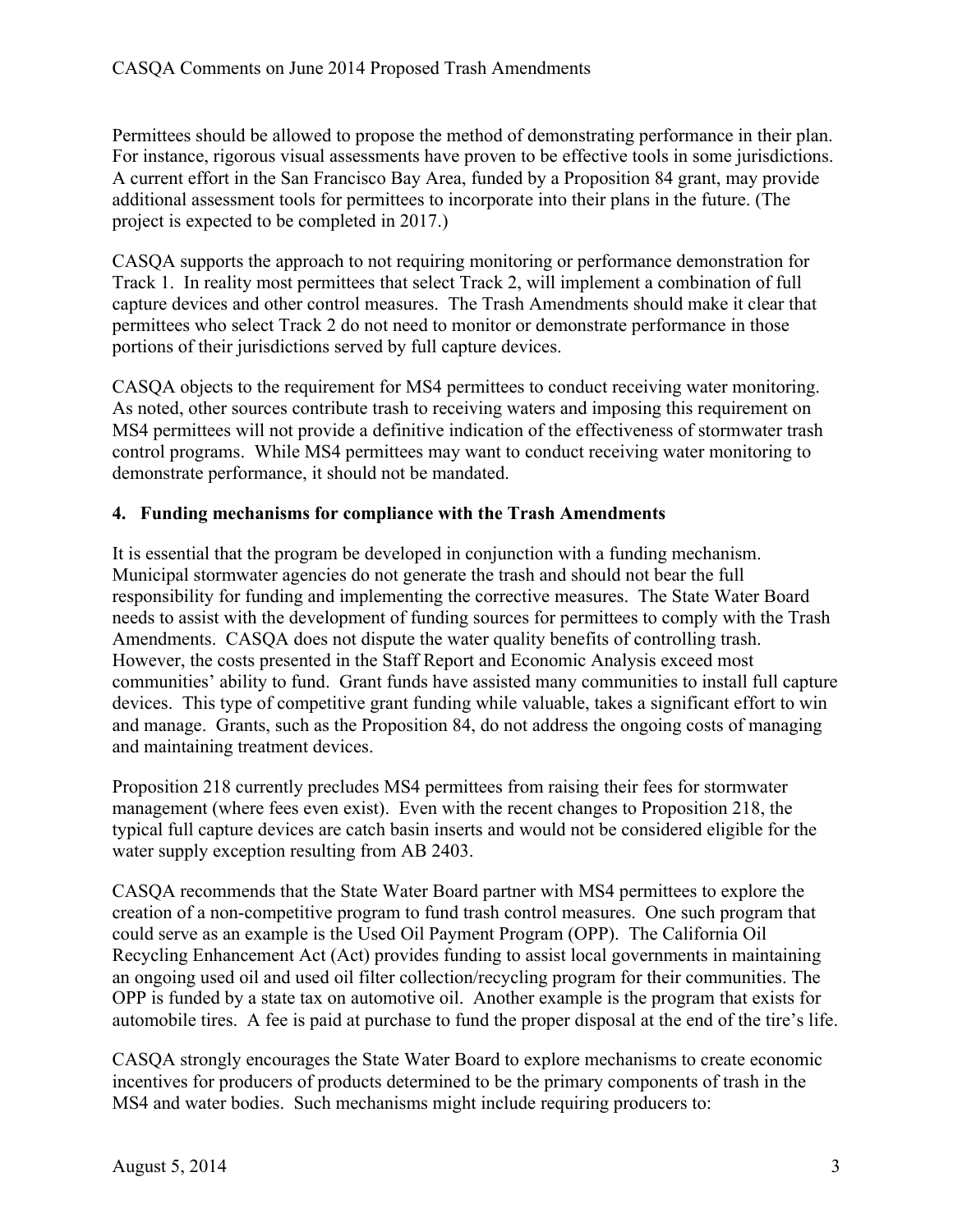- 1) Redesign the product to be biodegradable in water (and define what biodegradable means).
- 2) Design and implement a recycling/collection programs that result in significant reductions of that product ending up as trash in MS4 or receiving waters.
- 3) If those things cannot be achieved, consider bans on products.

In short, make the producers create the solution and pay for it, and not externalize and spread the cost of packaging stewardship to MS4 permittees and the public.

# **5. Full Capture Device Certification**

The Proposed Trash Amendments indicate that the State Water Board would take responsibility for the certification process for full capture systems. Full-capture devices vary widely in capital and maintenance costs. This process would likely be burdensome to the State Water Board and delays in certification would impede the ability of MS4 permittees to make an informed choice between Track 1 and Track 2. It is critical for permittees to know which devices are permissible early in the planning process.

CASQA recommends that the State Water Board create a list of certified devices *prior to the adoption* of the Proposed Trash Amendments or revise the language to indicate that any full capture device that meets the stated criteria fulfills the certification requirement. This latter approach has the further advantage of allowing the suite of allowable devices to be dynamic as permittees learn which devices prove more (or less) effective and allows manufacturers to modify their designs and introduce or remove devices from their product line.

CASQA concurs with automatically continuing the certification of full capture devices previously approved by the Los Angeles Regional Board. However, like agencies in the Los Angeles region, agencies in other regions have invested significant funds to purchase, install, and maintain devices that meet the "full capture" definition in existing permits. CASQA recommends that automatic certification be extended to any full trash capture device approved by a Regional Water Board to comply with existing NPDES permits. This certification can be extended for the life of the installed device.

# **6. Controlling Other Sources of Trash**

As noted, other regulated and non-regulated sources (e.g., individual NPDES permit holders, agricultural operations, non-point sources) often contribute trash to receiving waters. While MS4 permittees work to create partnerships to identify successful management strategies for preventing trash from reaching receiving waters, it is critical that the Proposed Trash Amendments limit the liability of MS4 permittees. CASQA recommends that the State Water Board require that other regulated entities implement the Proposed Trash Amendments through a regulatory process external to the MS4 permits. The State Water Board should include provisions to require implementation of the Proposed Trash Amendments, not only through inclusion in MS4 permits, but through other NPDES Permits, WDRs, and Waiver Provisions.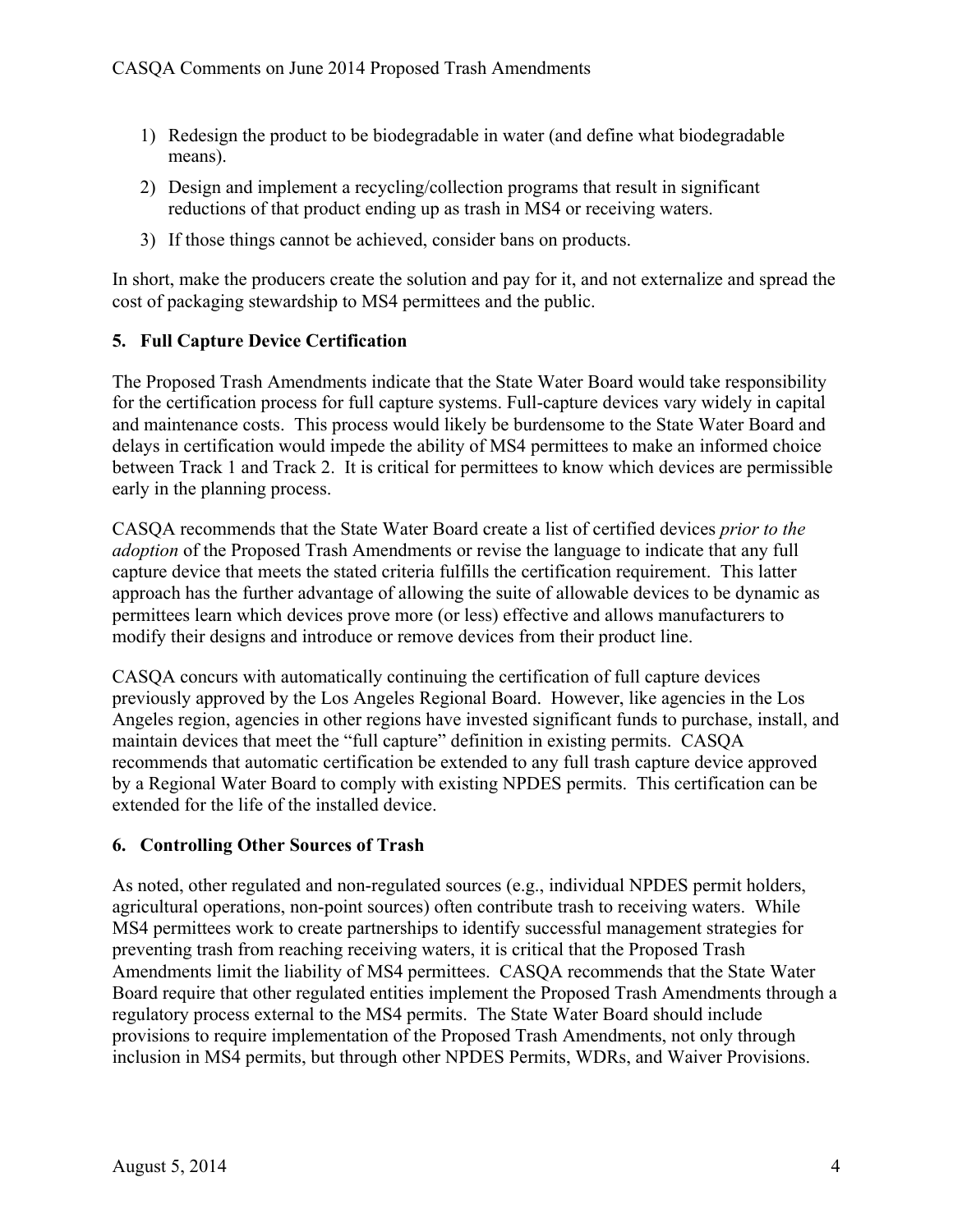## **7. Provide Off Ramps for MS4s Where Trash is not a Problem**

The Proposed Trash Amendments do not recognize that the majority of surfaces waters with California are not impaired for trash. In fact, by one assessment 98 percent of the surface waters in California are not impaired by trash.

| <b>Region</b>                                                                                                                                                                                                                                | # Inland<br><b>Surface</b><br>$\mathbf{W}\mathbf{aters}^2$ | # Impaired<br>by Trash | $%$ Not<br><b>Impaired by</b><br><b>Trash</b> |
|----------------------------------------------------------------------------------------------------------------------------------------------------------------------------------------------------------------------------------------------|------------------------------------------------------------|------------------------|-----------------------------------------------|
| North Coast (1)                                                                                                                                                                                                                              | 151                                                        | 0                      | 100.0%                                        |
| San Francisco (2)                                                                                                                                                                                                                            | 533                                                        | 26                     | 95.1%                                         |
| Central Coast (3)                                                                                                                                                                                                                            | 490                                                        |                        | 100.0%                                        |
| Los Angeles (4)                                                                                                                                                                                                                              | 330                                                        | 42                     | 87.3%                                         |
| Central Valley (5)                                                                                                                                                                                                                           | 117                                                        |                        | 100.0%                                        |
| Lahontan $(6)$                                                                                                                                                                                                                               | 1,085                                                      |                        | 100.0%                                        |
| Colorado River (7)                                                                                                                                                                                                                           | 52                                                         |                        | 98.1%                                         |
| Santa Ana (8)                                                                                                                                                                                                                                | 230                                                        |                        | 100.0%                                        |
| San Diego (9)                                                                                                                                                                                                                                | 561                                                        | 3                      | 99.5%                                         |
| <b>Total</b>                                                                                                                                                                                                                                 | 3,549                                                      | 72 <sup>1</sup>        | 98.0%                                         |
| <sup>1</sup> From review of 2010 California 303(d) list of Water Quality Limited Segments.<br>Differs from total of 73 segments identified in Draft Staff Report<br><sup>2</sup> From manual summary of surface waters listed in Basin Plans |                                                            |                        |                                               |

It appears that the Proposed Trash Amendments assume that impairments exist in all areas and all areas require aggressive implementation actions. Considering the costs associated with implementing the Proposed Trash Amendments, CASQA recommends the State Water Board consider providing off ramps from the requirements for MS4 permittees that do not have trash impaired waters where the permittee can demonstrate they do not have a trash or litter problem.

The Proposed Trash Amendments can recognize that many surface waters in the state are not impaired for trash and provide an option that if the MS4 permittees can demonstrate any of the following the Amendments should not apply to that MS4.

- 1) The MS4 does not have any of the high trash generating land uses within its jurisdiction; or
- 2) The MS4 is currently meeting the discharge prohibition of no discharge of trash to surface waters of the State, or the deposition of trash where it may be discharged into surface waters of the State; or
- 3) The MS4's receiving waters meet the water quality objective of trash in amounts less than that adversely affecting beneficial uses or causing nuisance.

## **8. Implications of Timeline for Implementation**

The Proposed Trash Amendments appear to take a hybrid approach of establishing a water quality objective within the typical constructs of a Total Maximum Daily Load (TMDL) implementation framework, including a compliance schedule. However, this approach,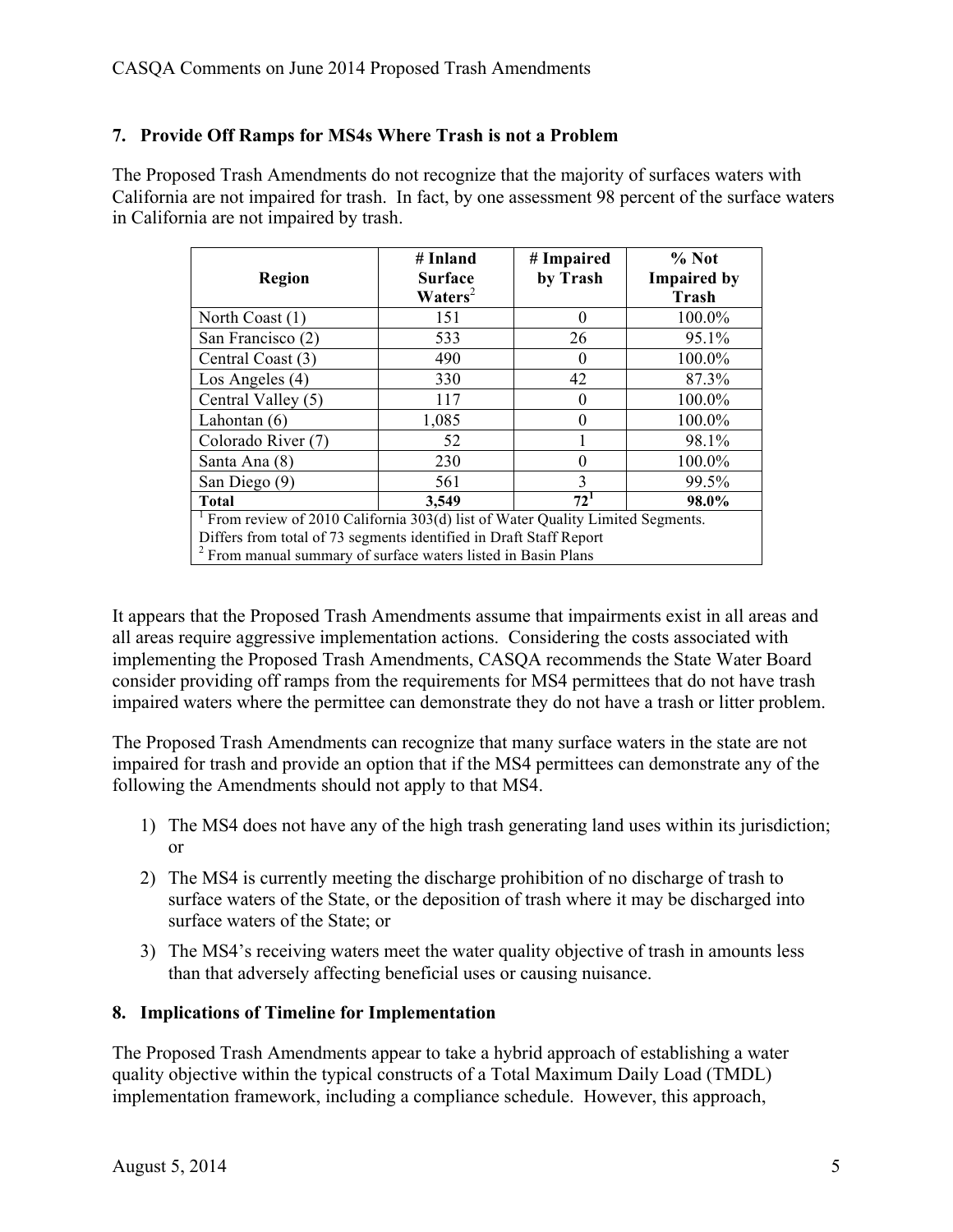universally applied statewide, presents certain challenges that can be addressed via TMDLs, but cannot be addressed in the current construct of the Proposed Trash Amendments. For example, Regional Water Boards are given discretion to add in additional high trash generating areas, but this discretion is not time-limited. Therefore, a Regional Water Board could require a permittee to address additional areas well into the timeline provided for in the Proposed Trash Amendments (e.g., year 8 of the 10 year timeline) without being able to provide additional time to the permittee to implement controls in those areas.

CASQA therefore requests the Proposed Trash Amendments be modified to either (1) provide Regional Water Boards the discretion to add additional time for implementation or (2) limit the timeframe in which Regional Water Boards can add additional priority land uses to the initial establishment of the permittee's program.

## **9. Compliance with Water Quality Objective and Prohibition of Trash Discharge**

The Proposed Trash Amendments propose narrative water quality objectives for the Inland Surface Waters, Enclosed Bays and Estuary Plan and the Ocean Plan, and proposes a prohibition of trash discharge in those Plans. The MS4 permittees would be considered in full compliance with the prohibition of trash discharge so long as the permittees were fully implementing Track 1 or Track 2 (Chapter IV.B.2.a and Chapter III.I.6.a, of the ISWEBE Plan and Ocean Plan, respectively). However, the Proposed Trash Amendments do not indicate that meeting the discharge prohibition requirements would also mean the permittees are in compliance with receiving water limitations (i.e., meeting the water quality objectives).

CASQA recommends adding language to the Proposed Trash Amendments indicating the MS4 permittees are in compliance with the receiving water limitations so long as they are fully implementing Track 1 or Track 2.

## **10. Trash Total Maximum Daily Load Development**

It appears that the Proposed Trash Amendments will serve as an alternative to a TMDL, thereby preventing the need to develop trash TMDLs in the future. CASQA recommends the State Water Board add language to clarify the intent of the Proposed Trash Amendments with respect to the development of future TMDLs. It seems that implementation of the Proposed Trash Amendments represents a single regulatory action addressing MS4 permittee requirements thereby removing the need to develop wasteload allocations via a TMDL for MS4 permittees.

CASQA recommends that language be included in the Proposed Trash Amendments stating that if the requirements in the Proposed Trash Amendments are being met, then no Trash TMDLs will be developed for those water bodies where the requirements are being fully implemented.

# **11. Consistency between Prohibition of Discharge and Water Quality Objective**

In accordance with the California Water Code, the proposed narrative water quality objectives for trash correctly recognize that trash in discharges in "amounts that adversely affect beneficial uses or cause nuisance" should be regulated. However, as drafted, the proposed Prohibitions of Discharges for Trash do not include language corresponding to this aspect of the water quality objectives and could be misinterpreted to apply literally to any and all trash. This is inconsistent with the Water Code's charge that State Water Quality Control Plans and implementation